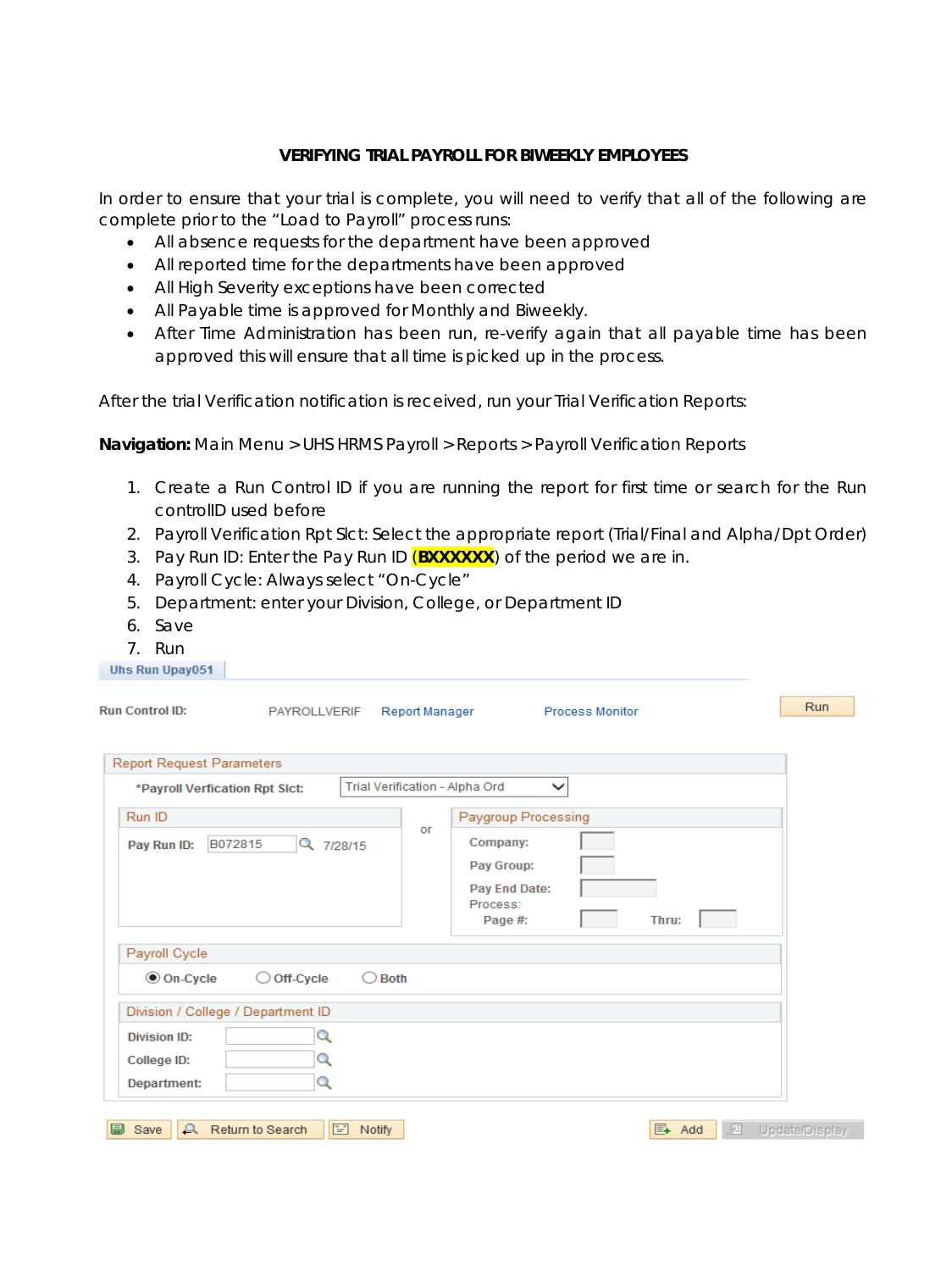Click the OK button on the next page

## **Process Scheduler Request**

|                      | User ID 1113074                     |                     | <b>Run Control ID PAYROLLVERIF</b> |          |                            |                     |
|----------------------|-------------------------------------|---------------------|------------------------------------|----------|----------------------------|---------------------|
|                      | Server Name <b>PSNT</b>             | ∨                   | Run Date 07/29/2015                | 31       |                            |                     |
|                      | <b>Recurrence</b>                   | ◡                   | Run Time 11:45:43AM                |          | Reset to Current Date/Time |                     |
|                      | <b>Time Zone</b>                    |                     |                                    |          |                            |                     |
| Process List         |                                     |                     |                                    |          |                            |                     |
| Select               | <b>Description</b>                  | <b>Process Name</b> | <b>Process Type</b>                | *Type    | *Format                    | <b>Distribution</b> |
| $\blacktriangledown$ | <b>Payroll Verification Reports</b> | <b>UPAY051</b>      | <b>SQR Report</b>                  | Web<br>◡ | <b>PDF</b><br>v            | <b>Distribution</b> |

OK Cancel

Click Process Monitor to access the report.

| <b>Process List</b><br>Server List |                                                                  |
|------------------------------------|------------------------------------------------------------------|
| View Process Request For           |                                                                  |
| User ID 1113074                    | Refresh<br>Days<br>Last<br>$\checkmark$<br>v<br><b>Type</b><br>◡ |
| Server                             | <b>Instance</b><br>to<br>Name                                    |
| <b>Run Status</b><br>◡             | <b>Distribution Status</b><br>$\vee$ Save On Refresh             |

| Process List    |                   |                     |      | Personalize   Find   View All   2 |                   | First 1-5 of 5 Last                  |                |
|-----------------|-------------------|---------------------|------|-----------------------------------|-------------------|--------------------------------------|----------------|
| Select Instance | Seq. Process Type | <b>Process Name</b> | User | <b>Run Date/Time</b>              | <b>Run Status</b> | <b>Distribution</b><br><b>Status</b> | <b>Details</b> |
| 11026829        | <b>SQR Report</b> | <b>UPAY051</b>      |      | 1113074 07/29/2015 11:45:43AM CDT | Queued            | N/A                                  | <b>Details</b> |
| 11026569        | <b>SQR Report</b> | UBUD022             |      | 1113074 07/29/2015 10:30:57AM CDT | <b>Success</b>    | Posted                               | <b>Details</b> |
| 11025103        | <b>SQR Report</b> | UBUD025             |      | 1113074 07/28/2015 4:04:42PM CDT  | <b>Success</b>    | Posted                               | <b>Details</b> |
| 11024899        | <b>SQR Report</b> | UBUD022             |      | 1113074 07/28/2015 3:02:54PM CDT  | <b>Success</b>    | Posted                               | <b>Details</b> |
| 11024882        | <b>SQR Report</b> | UBUD022             |      | 1113074 07/28/2015 2:59:53PM CDT  | <b>Success</b>    | Posted                               | <b>Details</b> |

Go back to Payroll Verification Reports

Save [ Notify

Process List | Server List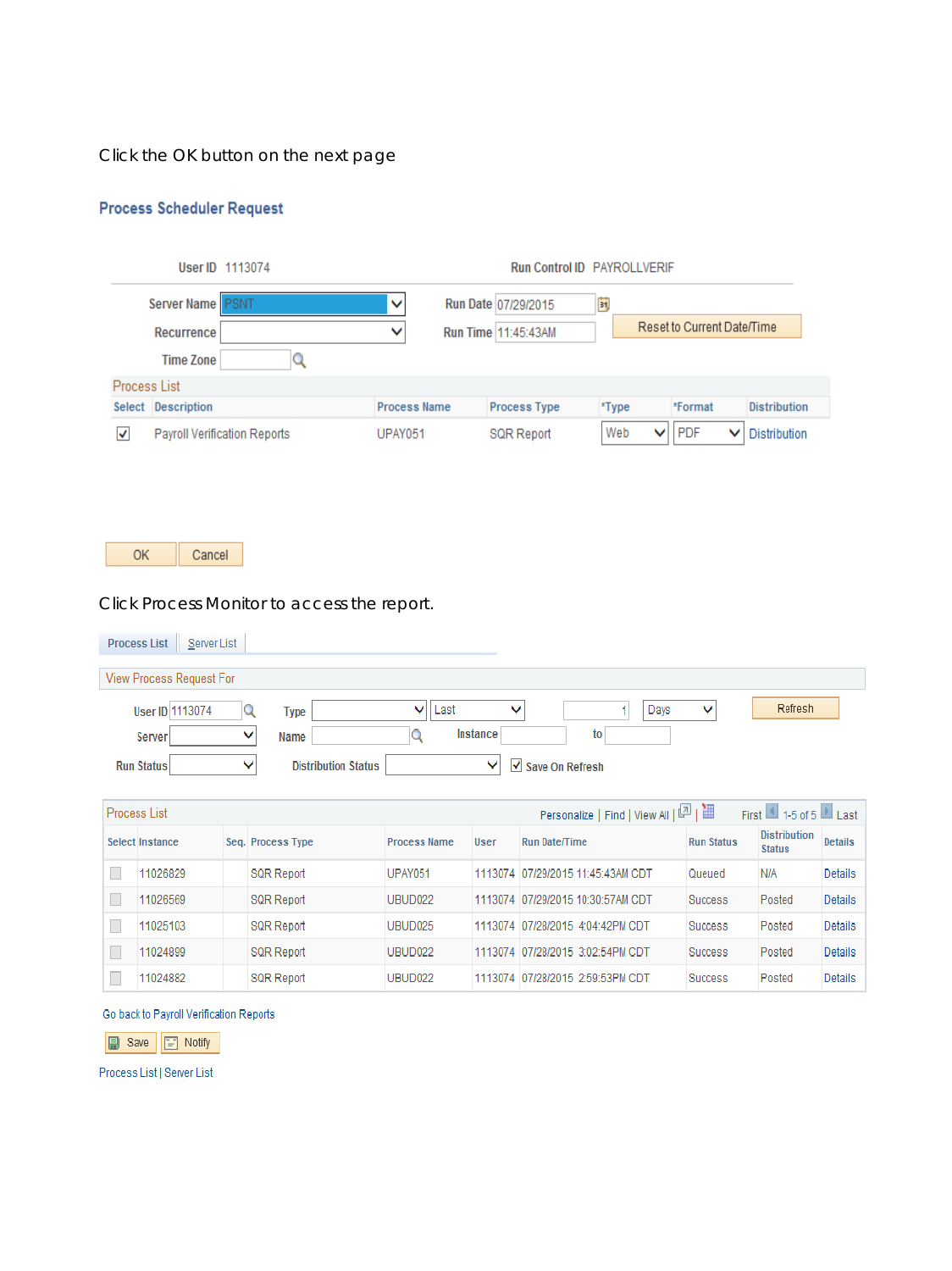Click details to get the process detail page

| Process                                      |                                                 |
|----------------------------------------------|-------------------------------------------------|
| <b>Instance 11026829</b>                     | Type SQR Report                                 |
| Name UPAY051                                 | <b>Description</b> Payroll Verification Reports |
| <b>Run Status</b> Success                    | Distribution Status Posted                      |
| Run                                          | <b>Update Process</b>                           |
| <b>Run Control ID PAYROLLVERIE</b>           | Hold Request                                    |
| <b>Location Server</b>                       | <b>Queue Request</b><br>$\bigcirc$              |
| Server PSUNX                                 | Cancel Request                                  |
|                                              | <b>Delete Request</b><br>- 3                    |
| Recurrence                                   | Restart Request                                 |
| Date/Time                                    | Actions                                         |
| Request Created On 07/29/2015 11:48:39AM CDT | Parameters<br>Transfer                          |
| Run Anytime After 07/29/2015 11:45:43AM CDT  | Message Log                                     |
| Began Process At 07/29/2015 11:49:00AM CDT   | <b>Batch Timings</b>                            |
| Fnded Process At 07/29/2015 11:49:15AM CDT   | <b>View Log/Trace</b>                           |
|                                              |                                                 |
| OK<br>Cancel                                 |                                                 |

1. Click View Log / Trace to access the report in the format selected in the initial step. Click on the PDF or CSV file link to open the report

| <b>View Log/Trace</b> |
|-----------------------|
|                       |

**Process Detail** 

| Report                               |                                  |                          |                         |                   |                                                                                                                                              |
|--------------------------------------|----------------------------------|--------------------------|-------------------------|-------------------|----------------------------------------------------------------------------------------------------------------------------------------------|
| Report ID:                           | 6867061                          | <b>Process Instance:</b> |                         | 11026829          | Message Log                                                                                                                                  |
| Name:                                | <b>UPAY051</b>                   | <b>Process Type:</b>     |                         | <b>SQR Report</b> |                                                                                                                                              |
| <b>Run Status:</b><br><b>Success</b> |                                  |                          |                         |                   |                                                                                                                                              |
| <b>Payroll Verification Reports</b>  |                                  |                          |                         |                   |                                                                                                                                              |
| <b>Distribution Details</b>          |                                  |                          |                         |                   |                                                                                                                                              |
| <b>Distribution Node:</b>            | PSUNX                            |                          | <b>Expiration Date:</b> |                   | 08/28/2015                                                                                                                                   |
| File List                            |                                  |                          |                         |                   |                                                                                                                                              |
| <b>Name</b>                          |                                  |                          |                         | File Size (bytes) | <b>Datetime Created</b>                                                                                                                      |
| SQR UPAY051 11026829.log             |                                  |                          |                         |                   |                                                                                                                                              |
|                                      |                                  |                          | 1,516                   |                   |                                                                                                                                              |
|                                      | Verification_Report_11026829.CSV |                          | 193                     |                   |                                                                                                                                              |
| upay051 11026829.PDF                 |                                  |                          | 2,876                   |                   |                                                                                                                                              |
| upay051_11026829.out                 |                                  |                          | 1,154                   |                   |                                                                                                                                              |
| Distribute To                        |                                  |                          |                         |                   | 07/29/2015 11:49:15 035172AM CDT<br>07/29/2015 11:49:15.035172AM CDT<br>07/29/2015 11:49:15.035172AM CDT<br>07/29/2015 11:49:15.035172AM CDT |
| <b>Distribution ID Type</b>          |                                  |                          |                         | *Distribution ID  |                                                                                                                                              |

Review your report, In case of discrepancies

• Verify that all absences and reported time are correct